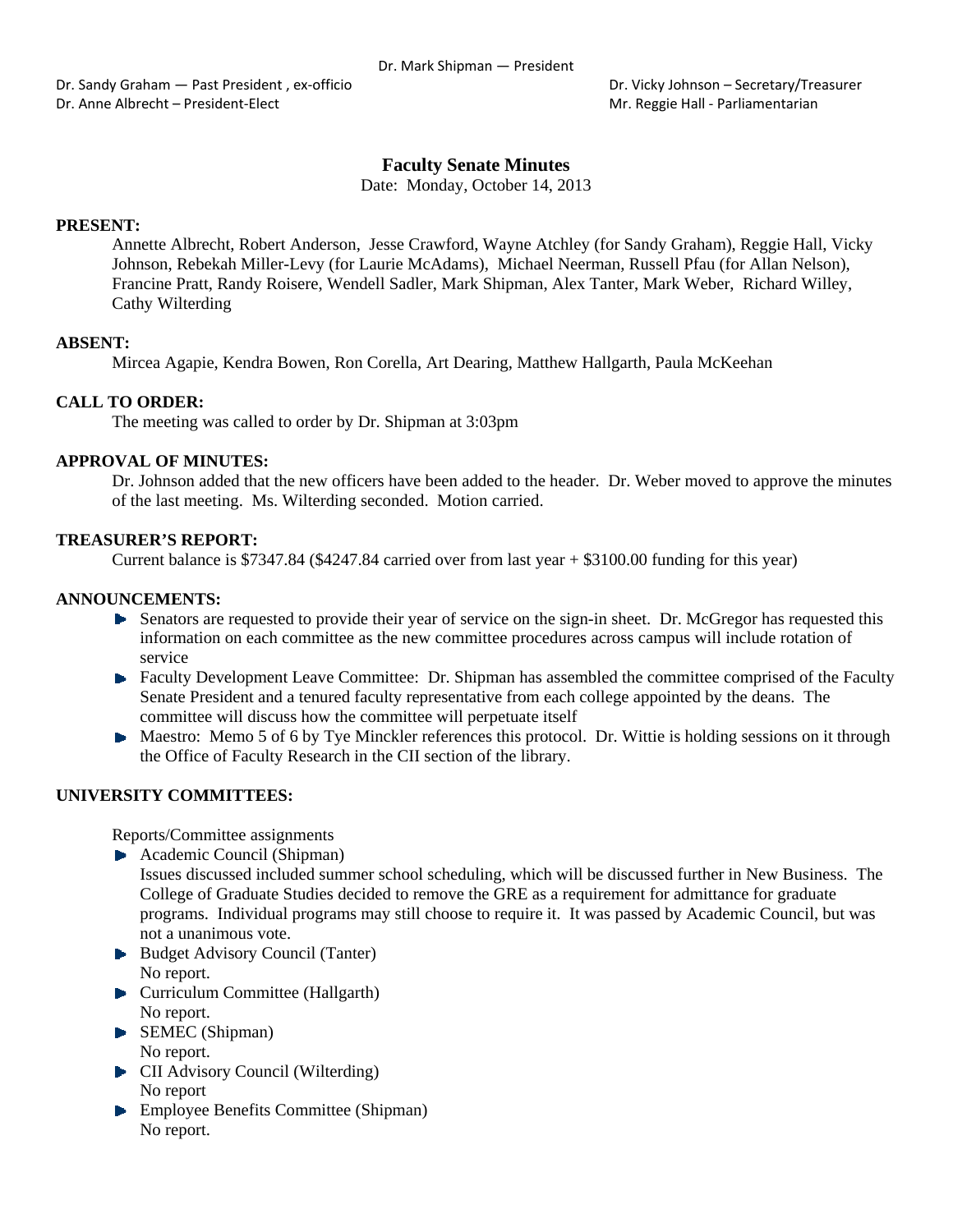Dr. Sandy Graham — Past President , ex‐officio Dr. Vicky Johnson – Secretary/Treasurer Dr. Anne Albrecht – President-Elect **Mr. Reggie Hall - Parliamentarian** Mr. Reggie Hall - Parliamentarian

- University Planning Council (Graham) No report.
- University Calendar Committee (Johnson) Last meeting dealt entirely with the summer schedule (see New Business below)
- ▶ Access Equity and Diversity Committee (Pratt) No report; Dr. Shipman reported that Dr. Murray said this committee would be combined with the Disability committee going forward. Ms. Pratt said that the Advisory Committee for Accommodations, led by Trina Geye meet regularly through SharePoint to look at requests and to take action on those requests.
- CLASS (Graham) No report.
- **Faculty Handbook Committee (Shipman)** Draft chapters will be distributed shortly for feedback by this senate.

# **OLD BUSINESS**

# **Smoking/tobacco use**

Dr. Shipman distributed a handout including the TAMU smoking policy which was due for review in Sept. 2013. Vicky Swam was contacted, but has not yet seen the new TAMU policy. Dr. Shipman has visited with student government. The TSU policy will come from H.R. (Angie Brown). Issues regarding the difference between smoking and other forms of nicotine delivery have yet to be addressed. Some are advocating a smoke-free campus, which brings up enforcement issues.

Ms. Pratt moved to have a faculty senate representative on whatever committee may deal with the issue and/or input into the decision making process. Ms. Winton moved that Dr. Shipman speak with Angie Brown and report back to the senate. Ms. Pratt withdrew her earlier motion and seconded this one. Motion carried.

## **Satisfaction survey**

Dr. Shipman presented a survey instrument for review, which was approved by Dr. Murray. Open-ended questions to identify emerging themes will be added to that instrument. Dr. Graham will spearhead the process. Dr. Shipman said that senate representatives are aware that some are concerned about anonymity and those questions will be addressed. If any senators have suggestions on process or wording, contact Dr. Shipman or Dr. Graham. Population to be included (campuses, fulltime/part-time) will also be discussed. The expectation is to have the survey on a sequential basis in order to track data. Motion was made by Dr. Rosiere to allow Dr. Graham to move forward with the process. Dr. Anderson seconded. Motion carried.

## **Committee participation**

Dr. McGregor met with committee chairs to discuss revamping Tarleton's committee structure. The committee types will be 1) at large committees, 2) appointed committees, and 3) task forces. All committee members will serve using a rotated designated year-of-service, although some members may be re-assigned as needed. Faculty Senate Executive Board began discussing last year increasing the Faculty Senate presence in committees. Particularly, it was felt that Academic Assessment, University Evaluation & Effectiveness, and Academic Standards were committees that should include a senate presence. Dr. Snider has agreed to invite a senator to Academic Standards. Jessie Crawford said he is already on that committee and can represent the senate. Dr. Murray has agreed to include Dr. Shipman as Faculty Senate President in the Provost's Council. At-large committees that might benefit from a senate presence: Developmental Education Council, University Discipline Appeals, University Survey Review Committee. Dr. Pfau asked whether any former committees could be removed from those requiring Faculty Senate representation; for example, the Faculty Development Leave Committee. Ms. Wilterding moved that Dr. Shipman meet with Dr. McGregor about Faculty Senate representation on the appropriate committees. Ms. Winton seconded. Motion passed.